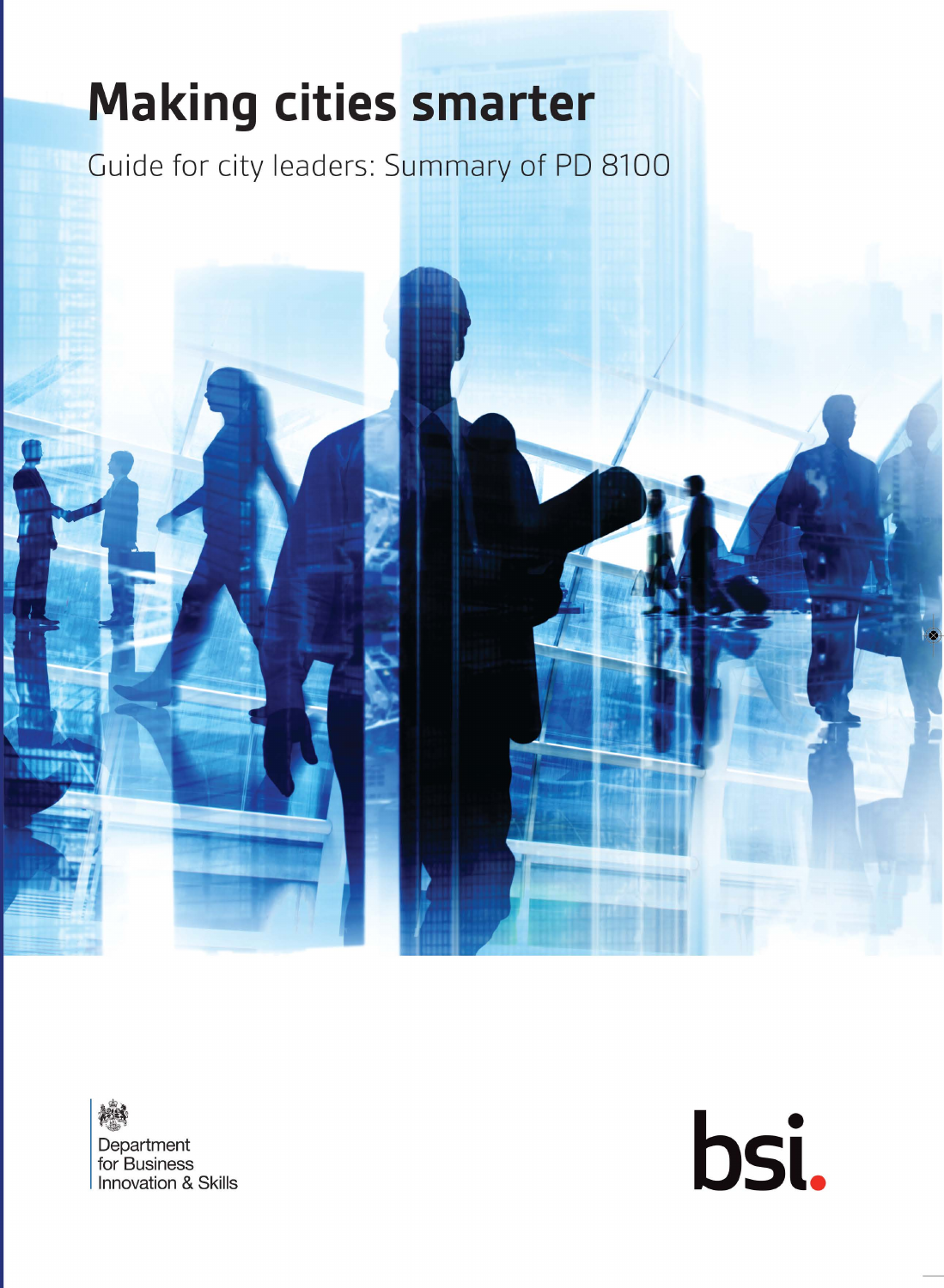# Making cities smarter

# Guide for city leaders: Summary of PD 8100

*'There is no better way to improve the lives of billions of people around the world than to improve the way cities work.'*

Michael Bloomberg *–* former mayor of New York City<sup>1</sup>

### Introduction

Cities today are facing enormous challenges, including the impacts of an ageing society, environmental stresses, an ageing infrastructure and a future of severe and increasing resource constraints.

It is for city leaders to help shape the response.

At the same time, we have only just begun to explore the benefits that modern technologies (e.g. sensors, pervasive communications, robotics, cloud computing) and new business models can bring to cities, and to take advantage of the opportunities available through information (e.g. real-time data, analytics, visualization, personalization and social engagement).

These benefits can only be fully realized by ensuring that technologies are fully aligned with our business drivers and by moving beyond the limits of conventional service functions towards a more active and open collaborative working culture.

This document provides city leaders (public, private and community-focused) with an overview of the guidance contained in the BSI portfolio of documents (covered in greater detail by PD 8100, *Smart cities overview - Guide*). It reviews the benefits of becoming a smarter city and outlines a process to do so. It provides practical recommendations, and highlights how standards can help eliminate risks, lower costs, and reduce the effort required to manage cities effectively.

#### **Cities are important**

Cities make up just 9% of the UK's landmass but account for 54% of population, 59% of jobs, 61% of GVA (Gross Value Added) and 72% of high-skilled jobs.

The smart city agenda is not just for major and medium-sized cities; it is just as important for smaller cities and towns. Including these, addresses the places where 80% of people in the UK live (See Figure 1).





[SOURCE Office for National Statistics data, 2013]

#### **Benefits of integration**

75% of the 60–90 million street lights in Europe are over 25 years old. Replacing them with LED lamps could potentially halve the energy bill and maintenance costs giving an ROI (Return on Investment) in around 6–8 years. Replacement would also enable them to be used as strategic assets for a Wi-Fi mesh network; a hub for smart parking and other sensors; a post for air quality monitoring; a stand for CCTV, for example.

The King's Cross development is one of the largest urban redevelopment projects in Europe, and will ultimately provide facilities for 45,000 people to live, work and study. A key feature is the integrated planning and operation of water, electricity, gas, heat and data services under a single asset owner. This integration will enable both substantial cost savings and the deployment of new technologies in energy supply, use of renewables, and other features that together will achieve high levels of sustainability and a targeted reduction in  $\mathsf{CO}_2$  emissions by over 50% relative to 2005 levels.

<sup>1</sup> Goldsmith, S. and Crawford, S., *The responsive city: Engaging communities through data-smart governance*. Hoboken, New Jersey: John Wiley and Sons, 2014.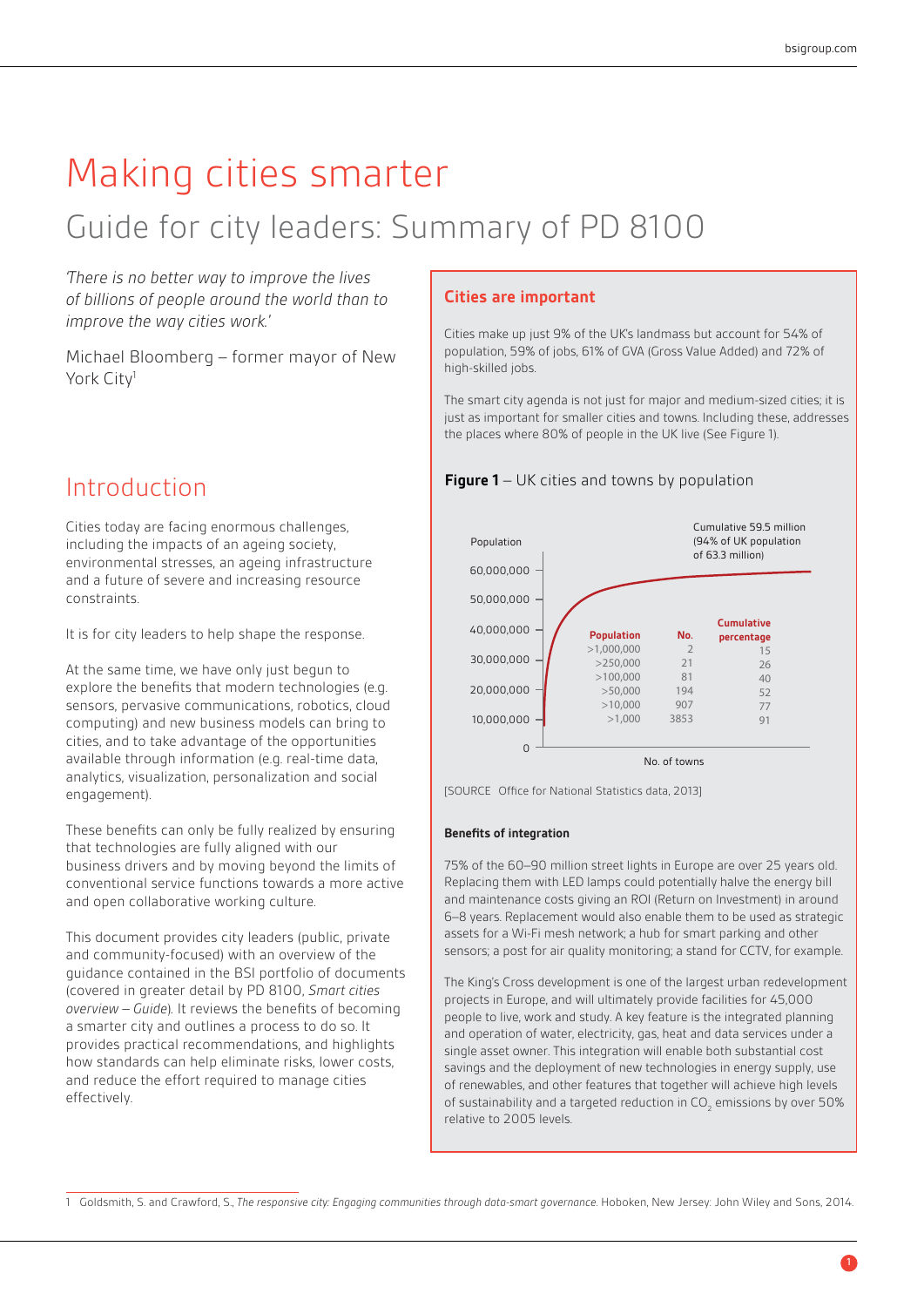# Managing a city

Cities are complex entities, with many organizations, infrastructures and activities involved in providing the services needed by their citizens and businesses. This makes it difficult for the city to act cohesively.

Individual city systems are growing in complexity, while at the same time, becoming increasingly dependent on each other in often poorly understood ways, which increases the risks of a domino effect if there is a failure in one system. However, new approaches have the potential to enable cities to be managed in a more coherent and effective way.

# What is the smarter city?

BSI defines a smart city as one where there is 'effective integration of physical, digital and human systems in the built environment to deliver a sustainable, prosperous and inclusive future for its citizens'.<sup>2</sup>

The smartness of a city is therefore not about technology as such, but rather about how well technology is used in an *integrated* way to help the city function more effectively. That involves better engagement with its customers, and better mechanisms of governance. Becoming smarter allows a city to build on existing foundations in order to set a more engaging vision and follow a new and more effective trajectory.

# Why a city needs to become smarter

All cities are unique, however they rarely face unique challenges. The scale of the challenges they face, and the limited resources they have at their disposal, make it unlikely that their current paradigm is sustainable. Cities need to maintain a sense of individuality and pride. They need to be competitive. However, they also need to collaborate to improve how they tackle common issues, build better relationships with the supply market and so help the necessary market transformation.

This is just as true for the medium- to small-sized cities and towns, where the majority of the UK population live, as it is for the few major cities in the UK such as London and Manchester. Indeed, aggregating demand amongst smaller cities stimulates the supply market and gives a greater voice for smaller cities.

Fortunately, the effective use of data and new technology solutions are providing new tools and opportunities that can help overcome these challenges. The role of city leaders is to build the capacity to integrate these into the daily operations of the city.

# How BSI guidance documents and standards can help

In order to help cities tackle this challenging agenda and benefit from these new opportunities, BSI is bringing together leading exponents in the field of smart cities from all stakeholder groups to:

- 1. develop a coherent portfolio of guidance documents that help to deal with the cross-service systemic nature of cities; and
- 2. provide material that is relevant to different stakeholders: leadership guides (level 1); management frameworks and process models (level 2); and technical specifications (level 3) (see [Figure 2\).](#page-3-0)

This approach provides a framework that supports:

- consistency in the language used within and between organizations;
- a reliable process to steer users through activities and interactions;

<sup>2</sup> SOURCE: PAS 180:2014, **3.1.62**.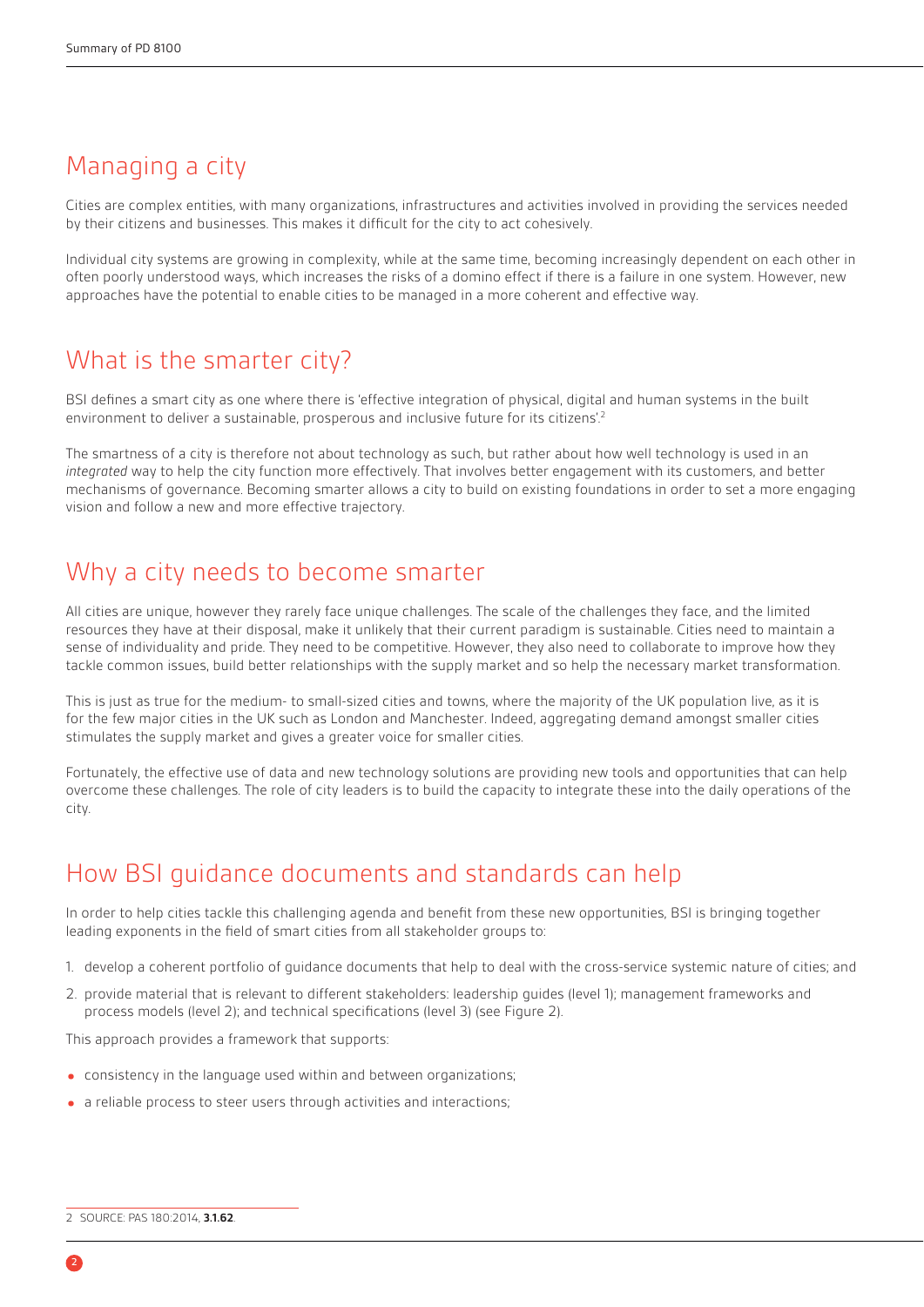#### <span id="page-3-0"></span>**Figure 2** – Levels of smart city standards



- truly interoperable systems, so that smart approaches can be developed incrementally, without the risk of proprietary lock-in;
- the ability to share data securely and reliably;
- more agile planning, greater systems resilience and useful performance measurement systems; and
- a set of guidance documents that fit together to make a progressively more coherent picture.

BSI is also working with international counterparts, so that UK cities will have access to global solutions and UK firms will have access to global markets.

### Making a start

In order to take forward the smart city agenda, city leaders should progressively bring together the elements shown in [Figure 3](#page-4-0) in a more coherent and effective way, rather than as currently, where they are often fragmented across tiers, departments and sectors.

#### **i) Vision, goals, strategy**

A smart city requires that all the key stakeholders in the city agree to a joint vision, a set of goals, and an overall strategy with which to achieve them. Part of the process will be to set up a smart cities team, directly accountable to city leadership to drive forward the process. An example of this is the Smart London Board.

#### **ii) Capability assessment/Gap analysis**

A model has been developed, consistent with PAS 181, *Smart cities framework*, which enables a swift assessment of how well a city is positioned to benefit from the new approaches dealt with here. As illustrated in [Figure 4,](#page-5-0) this allows a city to assess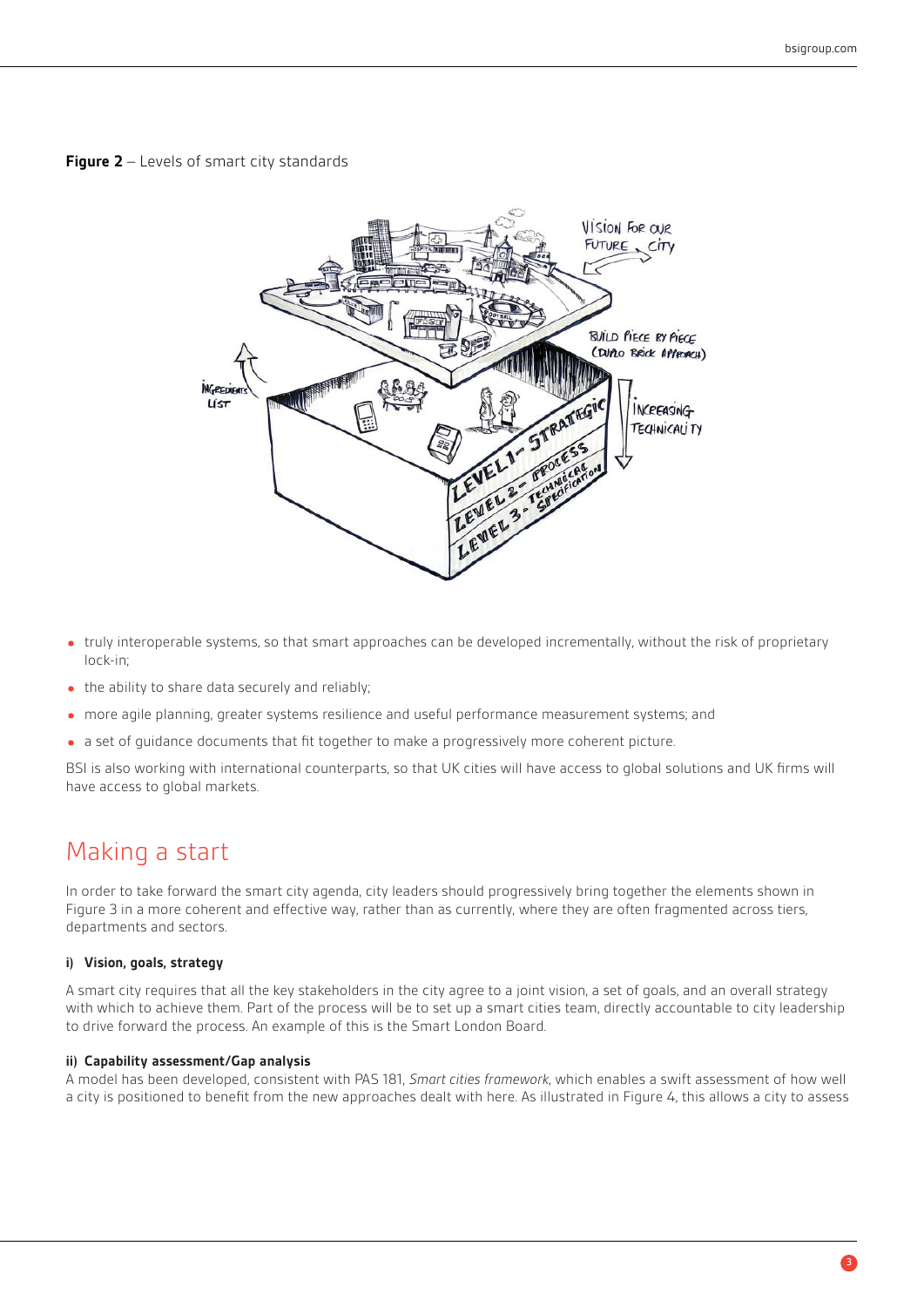#### <span id="page-4-0"></span>**Figure 3** – Route to a smarter city



both its current and desired states against seven criteria. It is being tested by a number of UK cities and has already proved its value $3$ 

#### **iii) Performance measurement**

All smart city initiatives should have clear and outcome-focused goals, and a reliable method of measuring progress, involving a set of standard metrics that should be set up in place to enable city leaders to judge success.

#### **iv) Developing and implementing a roadmap**

Many cities already have a roadmap of some form, however few address specifically how the city can move towards becoming smarter. Such a roadmap needs to be developed collaboratively with local stakeholders and include identifying initiatives that are high impact and/or can be swiftly implemented.

**v)** The roadmap will include initiatives based on extending the **Enabling capabilities**. These might include:

- collecting and making publicly available increasing amounts of useful city data;
- $\bullet$  identifying and accessing effective sources of financing;
- building links with the Future Cities Catapult<sup>4</sup> in order to benefit from state-of-the-art expertise and knowledge;<br>building cellaboration with other cities facing similar challenges.
- building collaboration with other cities facing similar challenges.
- **vi)** Just as importantly, the roadmap will address areas where **Service transformation** is required such as urban mobility, economic growth, air quality, security and affordable energy supply and ensuring that the citizen is involved as an active participant.

PAS 181 offers practical guidance in developing a smart city roadmap.

<sup>3</sup> Acknowledgement is given to Urban DNA for their role in the development of the Smart city capability assessment/gap analysis shown in Figure 4.

<sup>4</sup> https://futurecities.catapult.org.uk/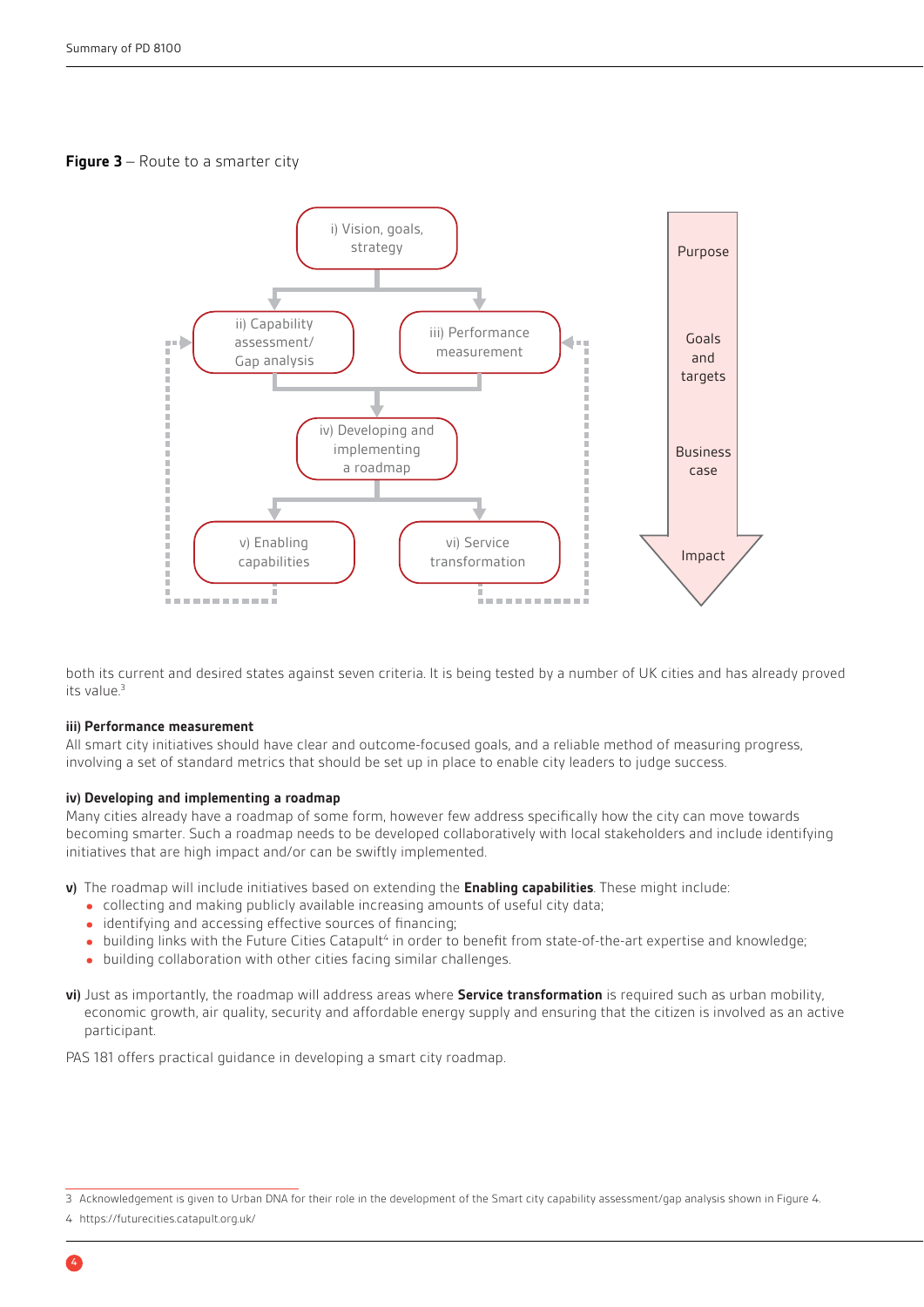<span id="page-5-0"></span>

| <b>Component</b>                  | 181                                                                       | <b>Characteristics</b>                                                                                                                                                                                                                                               |                       |                                       | Maturity assessment |                               |                |
|-----------------------------------|---------------------------------------------------------------------------|----------------------------------------------------------------------------------------------------------------------------------------------------------------------------------------------------------------------------------------------------------------------|-----------------------|---------------------------------------|---------------------|-------------------------------|----------------|
|                                   | Ref.                                                                      |                                                                                                                                                                                                                                                                      | <b>Duibber</b>        | Developing<br>$\overline{\mathsf{C}}$ | Competent<br>$\sim$ | Progressive<br>$\overline{t}$ | Excelling<br>5 |
| environment<br>Leadership         | $_{\rm B8}$<br>B <sub>3</sub><br>$\leq$ $\overline{\text{m}}$<br>$\Omega$ | Providing a strong city leadership network that advocates a common<br>transparent style; sets priorities; creates and maintains a coherent<br>vision; operates as an effective leadership team; role-models open<br>roadmap; and ensures city success.               | assessment<br>Current |                                       |                     | ambition<br>+2 year           |                |
| Stakeholder<br>Customer/<br>focus | B <sub>10</sub><br>Bg                                                     | A city that is built around its citizens, business community and visitors<br>them in an open and transparent relationship; and proactively ensures<br>(as key stakeholders/customers); that truly understand them; engages<br>their active contribution to progress. |                       |                                       | <b>Action plan</b>  |                               |                |
| enablement<br><b>Service</b>      | B5<br>B7<br>B <sub>2</sub><br>B <sub>3</sub>                              | management; financing; business models; procurement processes; and<br>Providing the enabling context for success: including policy, planning,<br>common protocols; means of collaboration; capability/capacity<br>an underpinning operating model                    |                       |                                       |                     |                               |                |
| Service delivery                  |                                                                           | Offering and managing quality services to city stakeholders, through<br>direct or indirect means. Selecting the most appropriate business<br>models and delivery agents (including society) to deliver most<br>efficiently and effectively.                          |                       |                                       |                     |                               |                |
| management<br>Digital asset       | <b>B14</b><br>B <sub>13</sub><br>B <sub>12</sub><br>B11<br>86             | cloud computing, sensors) through<br>nvestment in and management of digital assets; including respect of<br>Exploiting the power of open data sharing and modern technologies<br>(e.g. social media, analytics, mobile,<br>privacy and digital abilities.            |                       |                                       |                     |                               |                |
| Physical asset<br>management      |                                                                           | managing life-cycles and investments; integrating physical and digital<br>sharing of asset information.<br>Inventorizing and exploiting physical assets; for multi-purpose;<br>assets; complete capture and open                                                     |                       |                                       |                     |                               |                |
| management<br>Performance         | $\cup$                                                                    | monitoring practices; ensuring a performance culture; predictive use of<br>data; robust public value measurement; open reporting of value to<br>Setting appropriate goals and targets; establishing measures and<br>stakeholders.                                    |                       |                                       |                     |                               |                |

Figure 4 - Smart city Capability assessment/Gap analysis **Figure 4** – Smart city Capability assessment/Gap analysis

bsigroup.com

6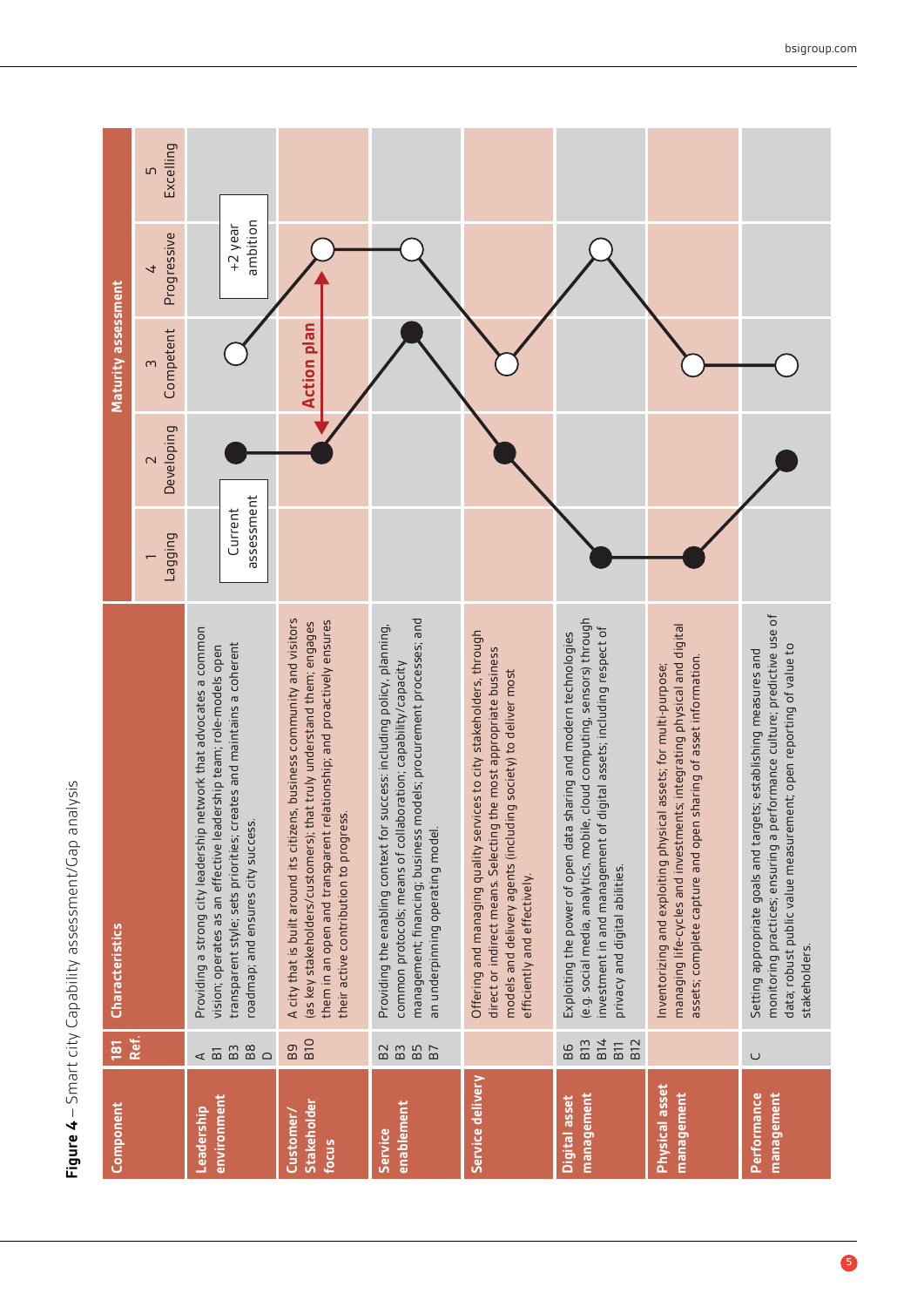# BSI smart cities portfolio

The BSI portfolio (Figure 5) presently includes a large number of service-specific level 3 technical specifications. Many are relevant to smart cities, though few as yet overtly address the integrated services agenda.

Of more relevance to city leaders are the level 1 and 2 documents that have been published or are in development, and are specific to the smart city agenda.

Work on further guidance documents and standards is continuing, in partnership with the Future Cities Catapult.

#### **Figure 5** – BSI smart cities portfolio



NOTE Smart cities PAS and PD publications, including PD 8100, are available for free download at: http://www.bsigroup.com/en-GB/smart-cities/. Other BSI standards are available at http://shop.bsigroup.com/

6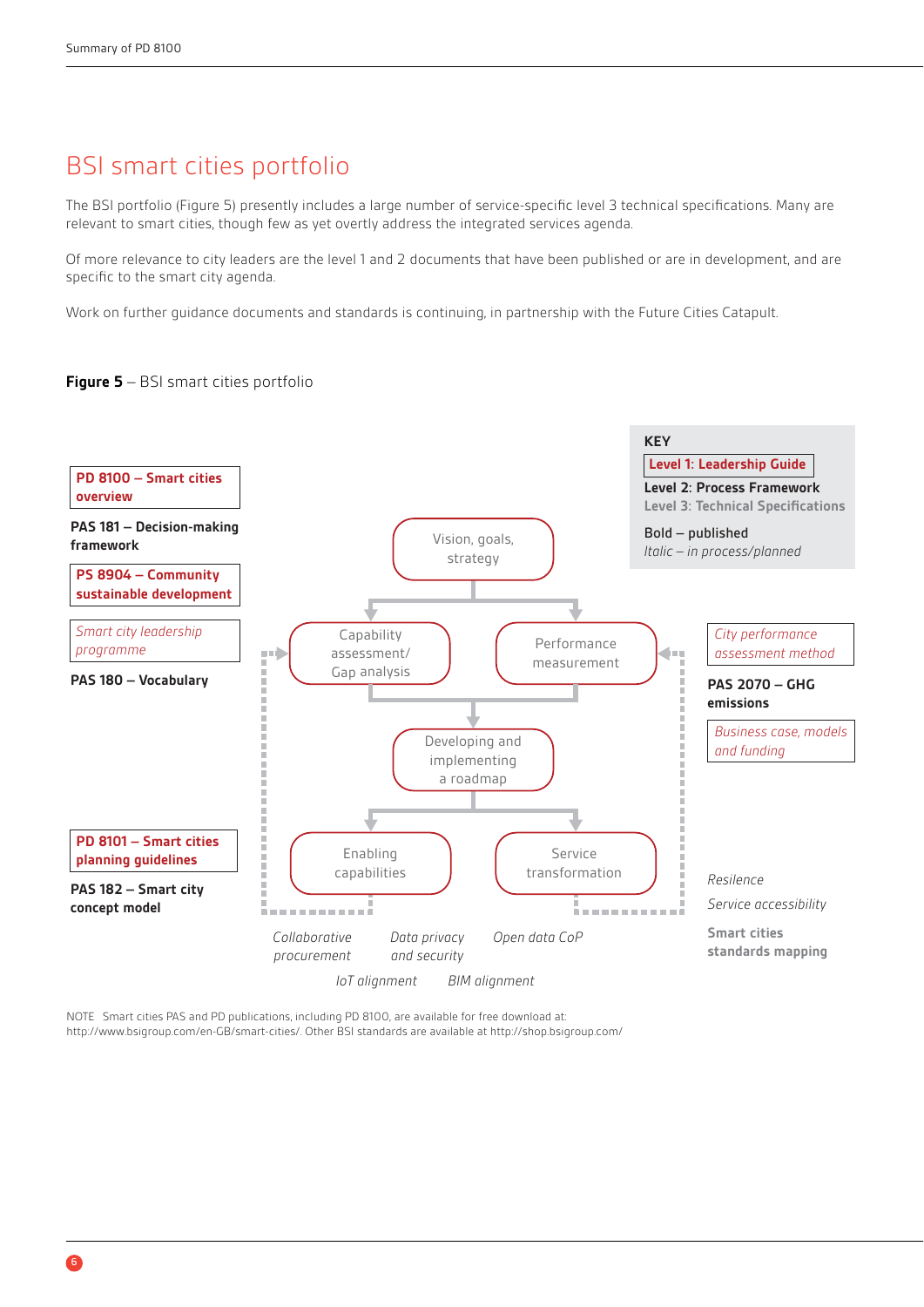# Conclusion

City leaders know that collaboration is key to both tackling the challenges and taking advantage of the exciting opportunities facing cities. City councils, agencies, and businesses all need to benefit from the many ways that new technologies can support more effective joint working, and new and more collaborative relationships with the citizen. City leaders can also use the experience of other cities to gain evidence as to the effectiveness of new and transformational methods of city service delivery and management.

This task is about reshaping an entire market and ecosystem, driven by the requirements of making our cities work well for their residents and businesses. It will take resolve and persistence.

Quality guidance documents and standards form a vital foundation to this effort. It is for city leaders to make the best use of them.

We must become smarter together.